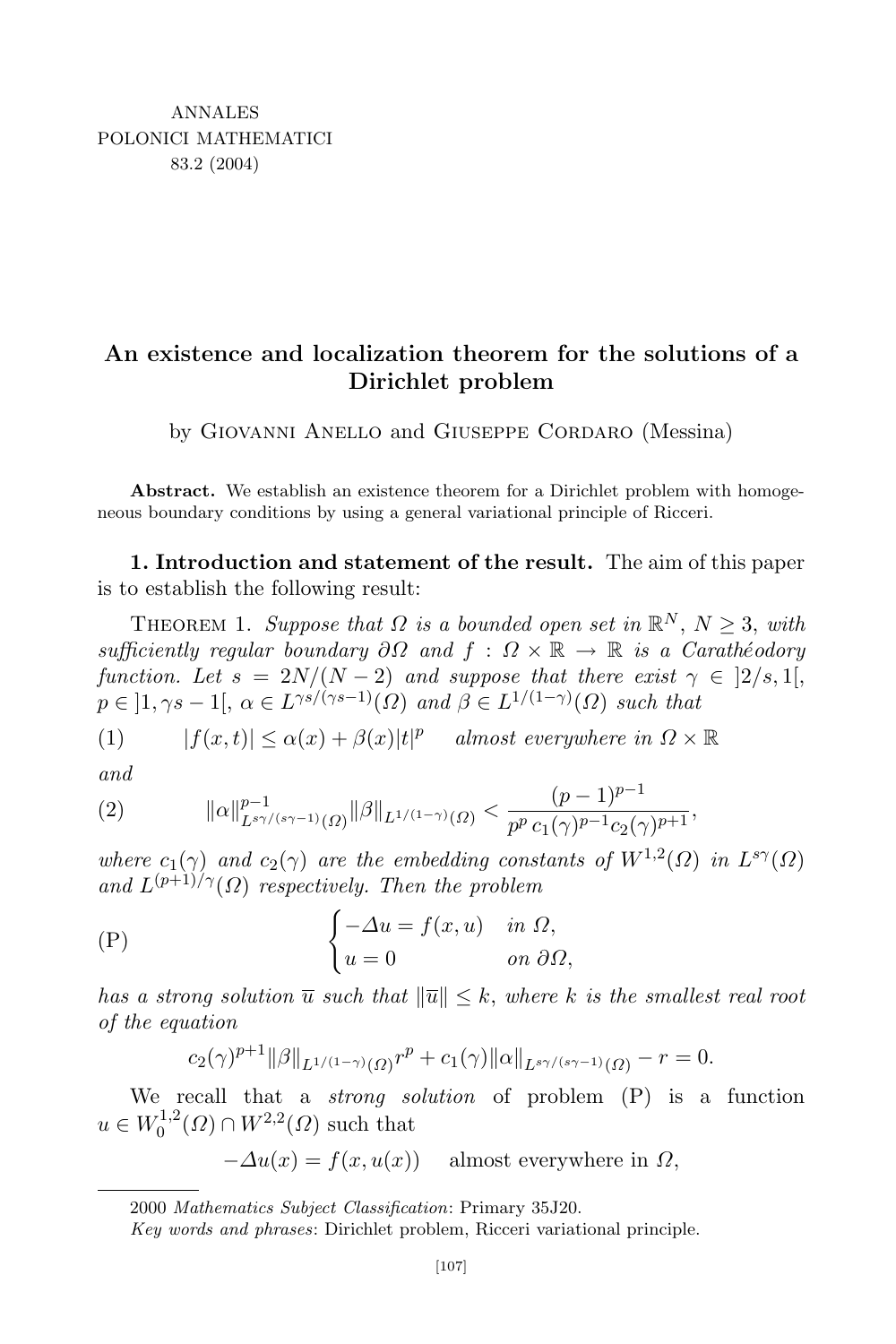while a *weak solution* of problem (P) is a function  $u \in W_0^{1,2}$  $_{0}^{\prime 1,2}(\Omega)$  such that

$$
\int_{\Omega} \nabla u(x) \nabla v(x) dx - \int_{\Omega} f(x, u(x)) v(x) dx = 0
$$

for all  $v \in W_0^{1,2}$  $_{0}^{\prime 1,2}(\Omega).$ 

The proof of Theorem 1 is essentially based on the following general variational principle of B. Ricceri which has already been used in several works [6, 7, 8].

THEOREM A  $([5, Theorem 2.5])$ . Let X a real reflexive Banach space, and  $\Phi, \Psi : X \to \mathbb{R}$  two sequentially weakly lower semicontinuous and Gateaux differentiable functionals. Moreover, assume that  $\Psi$  is (strongly) continuous and satisfies

$$
\lim_{\|x\|\to\infty}\Psi(x)=\infty.
$$

For every  $r > \inf_{X} \Psi$ , put

$$
\varphi(r) = \inf_{x \in \Psi^{-1}(]-\infty, r[)} \frac{\Phi(x) - \inf_{\text{cl}_w(\Psi^{-1}(]-\infty, r[))} \Phi}{r - \Psi(x)}
$$

where  $cl_w(\Psi^{-1}(\cdot-\infty,r])$  is the closure of  $\Psi^{-1}(\cdot-\infty,r])$  with respect to the weak topology. Then, for every  $r > \inf_{X} \Psi$  and every  $\lambda > \varphi(r)$ , the functional  $\Phi + \lambda \Psi$  has at least one critical point in  $\Psi^{-1}(\cdot | -\infty, r[).$ 

From Theorem A, we deduce that if there exists  $r > \inf_{X} \Psi$  such that

(3) 
$$
\inf_{x \in \Psi^{-1}(]-\infty, r[)} \frac{\Phi(x) - \inf_{\text{cl}_w(\Psi^{-1}(]-\infty, r[))} \Phi}{r - \Psi(x)} < \frac{1}{2},
$$

then the functional  $\Phi + \frac{1}{2}$  $\frac{1}{2}\Psi$  has at least one critical point in  $\Psi^{-1}(\cdot]-\infty, r[).$ 

We apply Theorem A to suitable functionals  $\Phi$  and  $\Psi$  satisfying condition (3) and defined on the Sobolev space  $W_0^{1,2}$  $_{0}^{\prime 1,2}(\Omega)$  equipped with the norm  $\|\cdot\| = (\int_{\Omega} |\nabla(\cdot)|^2 dx)^{1/2}.$ 

There are many works in which problem (P) is studied. Nevertheless, because of the type of our assumptions, only a few results can be compared with ours. Among these, we find interesting Theorem 3.1 of [4]. In that result the strong solution of problem (P) belongs to  $W_0^{1,\sigma}$  $\int_0^1 \sigma(\Omega) \cap W^{2,\sigma}(\Omega)$  for some  $\sigma > N/2$  and the right hand side is a function  $f: \Omega \times \mathbb{R} \to \mathbb{R}$  which can be discontinuous in both variables while, in our case,  $f$  must be a Caratheodory function. In [4], the following condition on  $f$  is imposed:

(4) There exist  $r > 0$  and  $\sigma > N/2$  such that  $x \mapsto \sup_{|t| \leq Br} |f(x,t)|$ belongs to  $L^{\sigma}(\Omega)$ , and its norm in this space is not greater than r, where

$$
B = \sup_{u \in W_0^{1,\sigma}(\Omega) \cap W^{2,\sigma}(\Omega)} \frac{\operatorname{ess\,sup}_{x \in \Omega} |u(x)|}{\|u\|_{L^{\sigma}(\Omega)}}.
$$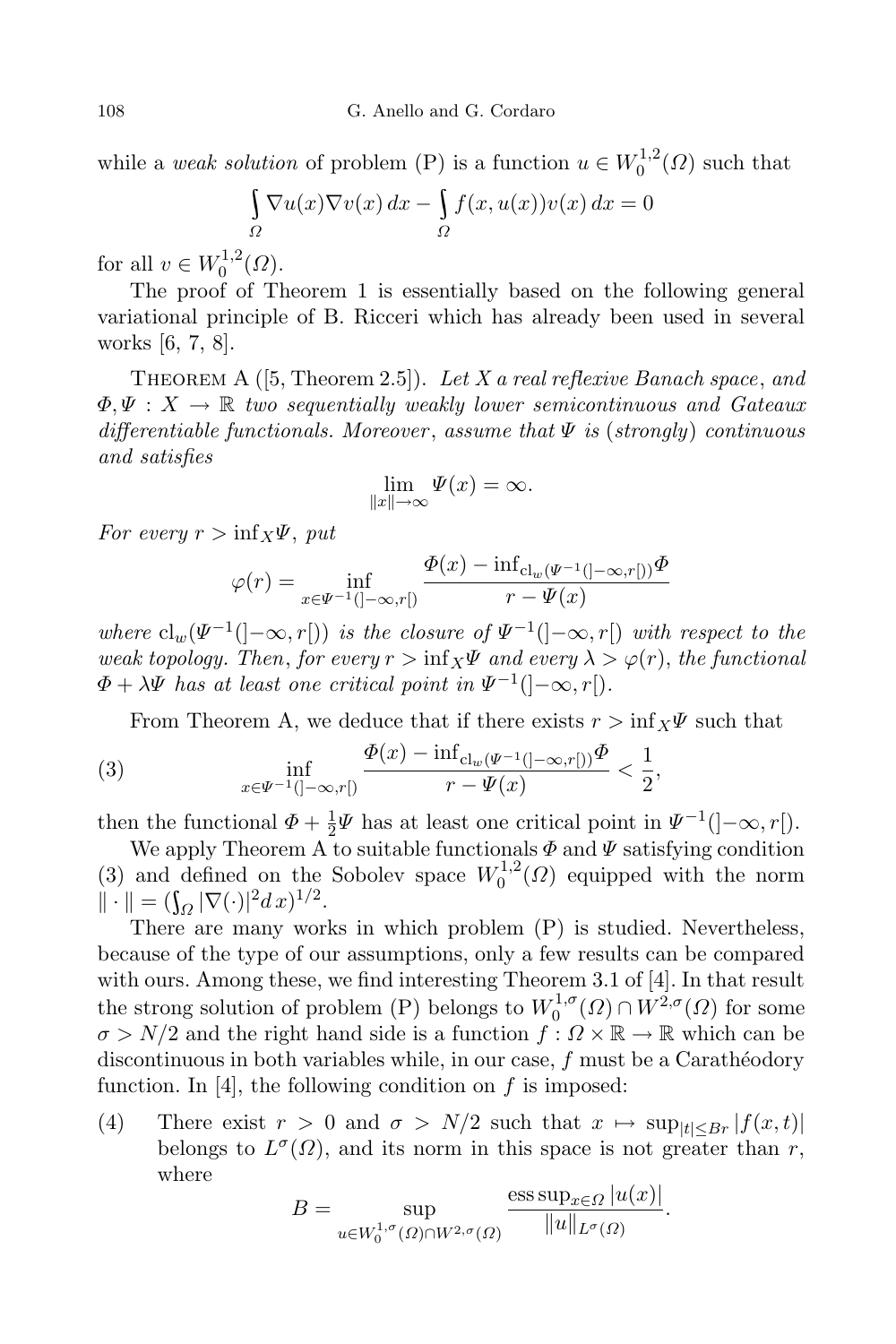It is easily seen that condition  $(4)$  is satisfied if f is a Caratheodory function and there exist  $\alpha, \beta \in L^{\sigma}(\Omega)$  and  $p > 1$  such that

(5) 
$$
|f(x,t)| \le \alpha(x) + \beta(x)|t|^p
$$
 almost everywhere in  $\Omega \times \mathbb{R}$ 

and

(6) 
$$
\|\alpha\|_{L^{\sigma}(\Omega)}^{p-1} \|\beta\|_{L^{\sigma}(\Omega)} < \frac{(p-1)^{p-1}}{p^p B^p}.
$$

Conditions  $(5)$  and  $(6)$  are similar to  $(1)$  and  $(2)$  respectively but, in our case, the summability conditions on  $\alpha$  and  $\beta$  are different and this allows us to treat some problems which are not covered by Theorem 3.1 of [4]. A simple example in which conditions (1) and (2) are fulfilled and condition (4) is violated, is the following.

EXAMPLE 1. Let  $N = 3$  and  $\sigma = 2$ . Then

$$
\tilde{c} := c_1(\gamma)^{p-1} c_2(\gamma)^{p+1} \le m(\Omega)^{\frac{p-1-2\gamma p + 6\gamma^2}{6\gamma}} c^{2p},
$$

where

$$
c = \sup_{u \in W_0^{1,2}(\Omega)} \frac{\|u\|_{L^6(\Omega)}}{\|u\|}.
$$

The exact value of  $c^2$  is  $\frac{2}{3\pi} \sqrt[3]{\frac{2}{\pi}}$  $\frac{2}{\pi}$  (see [3, p. 115]).

Now, we take two functions  $\alpha \in L^{4/3}(\Omega)$ ,  $\beta \in L^{3}(\Omega)$  non-negative almost everywhere in  $\Omega$  and such that

(7) 
$$
\|\alpha\|_{L^{4/3}(\Omega)} \|\beta\|_{L^3(\Omega)} < \frac{9\pi^2 \sqrt[3]{\pi^2}}{m(\Omega)^{1/4} 16\sqrt[3]{4}}.
$$

Put

$$
f(x,t) = \alpha(x) + \beta(x)|t|^2
$$
 for all  $(x,t) \in \Omega \times \mathbb{R}$ .

Since  $s = 6$ , if we choose  $\gamma = 2/3$  then  $1/(1 - \gamma) = 3$  and  $s\gamma/(s\gamma - 1) = 4/3$ . Further, in this setting, we have

$$
\tilde{c} \le m(\Omega)^{1/4} c^2.
$$

Thus  $\alpha, \beta, f$  satisfy all the assumptions of Theorem 1 with  $p = 2$  and  $\gamma =$ 2/3.

Observe that if  $\alpha \notin L^{3/2}(\Omega)$ , then condition (4) is violated because  $\sup_{|t| \le Br} f(\cdot, t) \notin L^{\sigma}(\Omega)$  for all  $\sigma > 3/2$  and  $r > 0$ .

Another result where the growth condition on  $f$  is similar to ours is Theorem 1 of [10]. Nevertheless, if the function  $f$  is as in the previous example with  $\alpha \notin L^{\infty}(\Omega)$  and  $\beta$  is not identically 0, then f does not satisfy the assumptions in [10].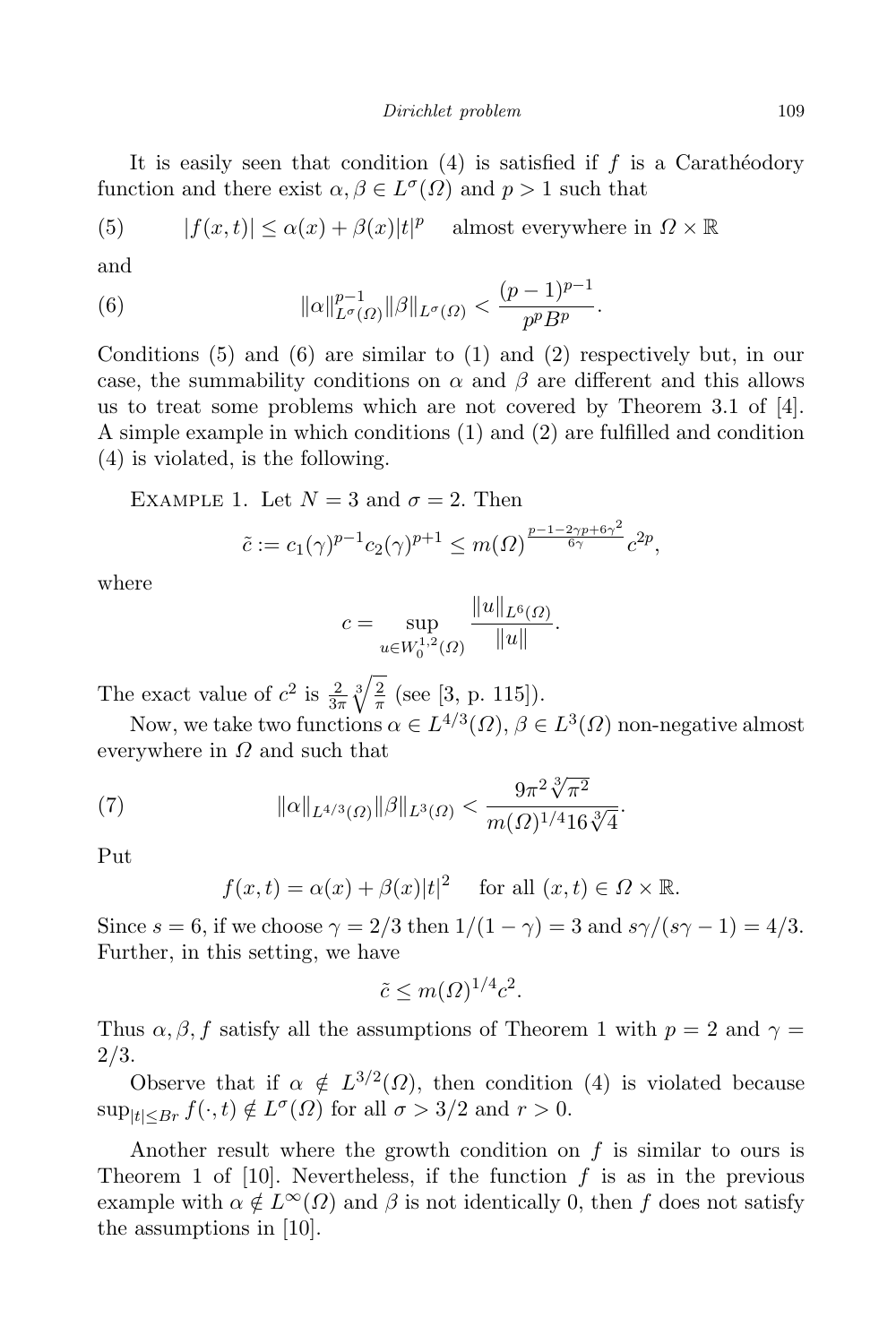## 2. Proof of Theorem 1. We put

$$
\Psi(u) = \|u\|^2, \quad \Phi(u) = \int_{\Omega} \left(\int_{0}^{u(x)} f(x, t) dt\right) dx
$$

for all  $u \in W_0^{1,2}$  $_0^{\text{L1,2}}(\Omega)$ . Thanks to condition (2) the operator  $\Phi$  is well defined, Gateaux differentiable and sequentially weakly lower semicontinuous. So is the operator  $\Psi$ , which is strongly continuous as well. Now, the weak solutions of problem (P) are exactly the critical points of the functional 1  $\frac{1}{2}\Psi + \Phi$ . Moreover, by Theorem 8.2' of [1], the weak solutions of problem (P) are strong solutions. Thus, our goal is achieved if we show that condition (1) holds with this choice of  $\Phi$  and  $\Psi$ . In fact, in this case, given a sequence  $\{r_n\}_{n\in\mathbb{N}}$  of real numbers with  $r_n > k$  and  $r_n \to k$  we find a strong solution  $u_n$  of problem (P) whose norm is smaller than  $r_n$ , so  $\{u_n\}_{n\in\mathbb{N}}$  admits a subsequence, still denoted by  $\{u_n\}_{n\in\mathbb{N}}$ , weakly converging to  $\overline{u}$  in  $W^{1,2}_0$  $L^{1,2}(\Omega)$  and, by an embedding theorem, strongly converging to  $\overline{u}$  in  $L^p(\Omega)$ . Now, given  $v \in W_0^{1,2}$  $\int_0^{1,2}$  ( $\Omega$ ), taking into account the growth condition on f, we deduce from well known results that the sequence  $\{f(\cdot, u_n(\cdot))v(\cdot)\}_{n\in\mathbb{N}}$  converges almost everywhere to  $f(\cdot,\overline{u}(\cdot))v(\cdot)$  and it is dominated by an  $L^1(\Omega)$ function. Hence,  $\int_{\Omega} f(x, u_n(x)) v(x) dx \rightarrow \int_{\Omega} f(x, \overline{u}(x)) v(x) dx$ . By the previous considerations we conclude that  $\overline{u}$  is a solution of problem (P) with  $\|\overline{u}\| \leq k.$ 

For all  $r > 0$  put

$$
\mu(r) = \sup_{\|v\| \le r} \int_{\Omega} \left(\int_{0}^{v(x)} f(x, t) dt\right) dx.
$$

We observe that, thanks to condition (2) and the fact that  $W_0^{1,2}$  $_{0}^{\prime 1,2}(\Omega)$  is compactly embedded into  $L^q(\Omega)$  for all  $q \in ]2, 2N/(N-2)]$ , the function  $\mu$  is well defined. Obviously,  $\mu$  is non-decreasing in  $[0,\infty]$ .

Now, as is easily seen, condition (1) is equivalent to

$$
\inf_{r>0} \inf_{s
$$

This, in turn, is equivalent to the existence of  $r > 0$  and  $s < r$  such that

$$
\mu(s) - \frac{1}{2}s^2 > \mu(r) - \frac{1}{2}r^2.
$$

This holds if there exists  $r > 0$  such that

$$
\limsup_{h \to 0} \frac{\mu(r+h) - \mu(r)}{h} < r.
$$

We show that this is indeed case. In fact, for every  $r > 0$  and every  $h \in$  $[-r,\infty]$  one has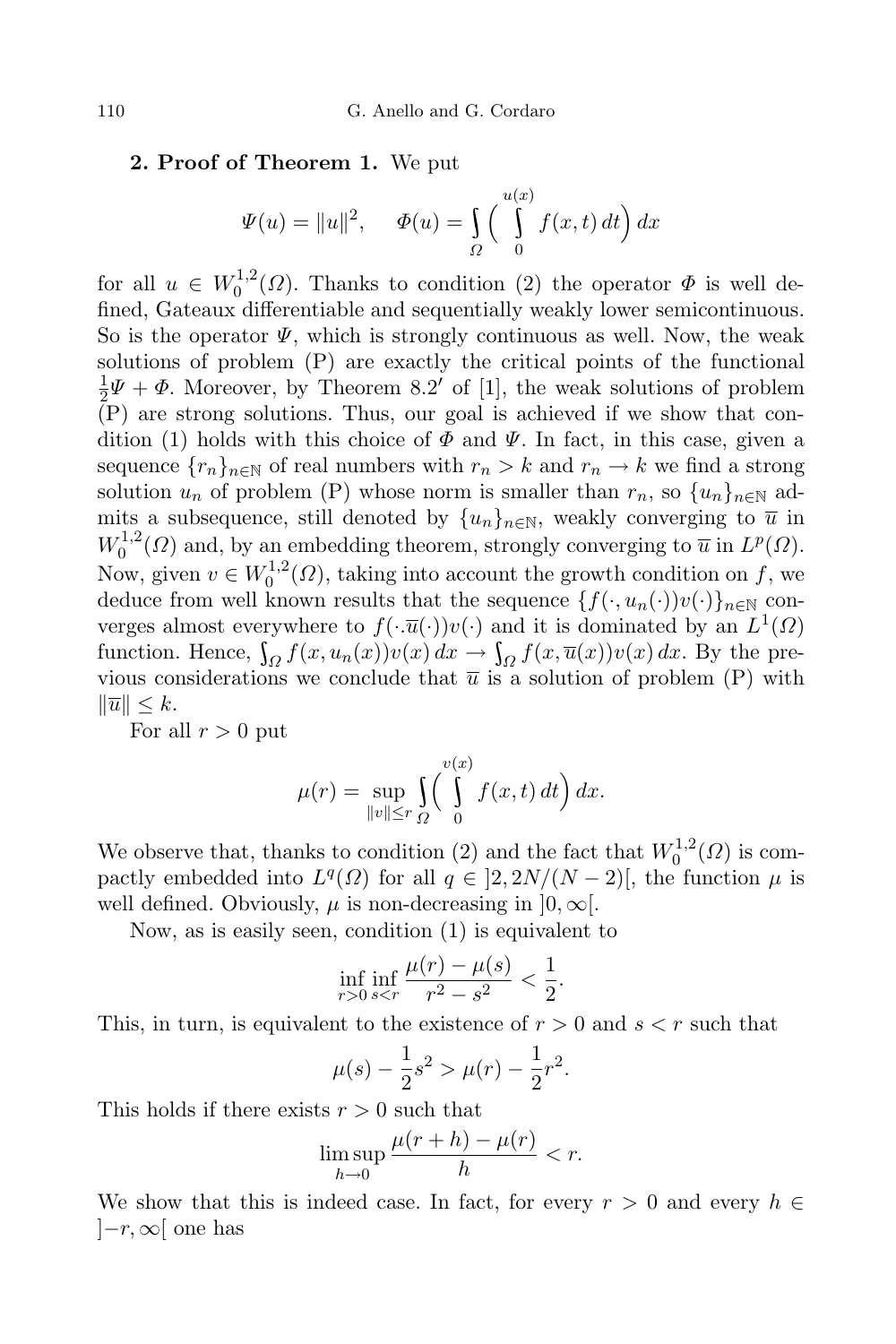$$
\frac{1}{h}(\mu(r+h) - \mu(r))
$$
\n
$$
\leq \frac{1}{|h|} \Big| \sup_{\|v\| \leq r+h} \int_{\Omega} \left( \int_{0}^{v(x)} f(x,t) dt \right) dx - \sup_{\|v\| \leq r} \int_{\Omega} \left( \int_{0}^{v(x)} f(x,t) dt \right) dx \Big|
$$
\n
$$
= \frac{1}{|h|} \Big| \sup_{\|v\| \leq 1} \int_{\Omega} \left( \int_{0}^{(r+h)v(x)} f(x,t) dt \right) dx - \sup_{\|v\| \leq 1} \int_{\Omega} \left( \int_{0}^{rv(x)} f(x,t) dt \right) dx \Big|
$$
\n
$$
\leq \frac{1}{|h|} \sup_{\|v\| \leq 1} \int_{\Omega} \left| \int_{rv(x)}^{(r+h)v(x)} |f(x,t)| dt \Big| dx
$$
\n
$$
\leq \sup_{\|v\| \leq 1} \int_{\Omega} \left( \alpha(x) \Big| \frac{r+h-r}{h} \Big| \cdot |v(x)| + \frac{\beta(x)}{q} \Big| \frac{(r+h)^{q} - r^{q}}{h} \Big| \cdot |v(x)|^{q} \right) dx
$$
\n
$$
\leq \|\alpha\|_{L^{s\gamma/(s\gamma-1)}(\Omega)} \|v\|_{L^{s\gamma}(\Omega)} + \frac{1}{q} \|\beta\|_{L^{1/(1-\gamma)}(\Omega)} \|v\|_{L^{q/\gamma}(\Omega)}^{q} \Big| \frac{(r+h)^{q} - r^{q}}{h} \Big|
$$
\n
$$
\leq c_1(\gamma) \|\alpha\|_{L^{s\gamma/(s\gamma-1)}(\Omega)} + c_2(\gamma)^{q} \frac{1}{q} \|\beta\|_{L^{1/(1-\gamma)}(\Omega)} \Big| \frac{(r+h)^{q} - r^{q}}{h} \Big|,
$$
\nare a = n + 1. Consequently, we have

where  $q = p + 1$ . Consequently, we have

$$
\limsup_{h \to 0} \frac{1}{h} (\mu(r+h) - \mu(r)) \le c_1(\gamma) ||\alpha||_{L^{s\gamma/(s\gamma-1)}(\Omega)} + c_2(\gamma)^q ||\beta||_{L^{1/(1-\gamma)}(\Omega)} r^p.
$$
  
Thus, if we put

Thus, if we put

$$
\varphi(r) = c_1(\gamma) ||\alpha||_{L^{s\gamma/(s\gamma-1)}(\Omega)} + c_2(\gamma)^q ||\beta||_{L^{1/(1-\gamma)}(\Omega)} r^p - r
$$

for all  $r > 0$ , we only have to prove that  $\inf_{r>0} \varphi(r) < 0$ . By using an elementary differential method, we see that the infimum is attained at

$$
r = (pc_2(\gamma)^{p+1} ||\beta||_{L^{1/(1-\gamma)}(\Omega)})^{1/(1-p)}
$$

and (2) entails that it is negative.

## References

- [1] S. Agmon, The L<sup>p</sup> approach to the Dirichlet problem, Ann. Scuola Norm. Sup. Pisa 13 (1959), 405–448.
- [2] V. I. Burenkov and V. A. Gusakov, On precise constants in Sobolev imbedding theorems, Soviet Math. Dokl. 35 (1987), 651–655.
- [3] D. Gilbarg and N. S. Trudinger, Elliptic Partial Differential Equations of Second Order, Springer, Berlin, 1977.
- [4] A. S. Marano, Elliptic boundary value problems with discontinuous nonlinearities, Set-Valued Anal. 3 (1995), 167–180.
- [5] B. Ricceri, A general variational principle and some of its applications, J. Comput. Appl. Math. 113 (2000), 401–410.